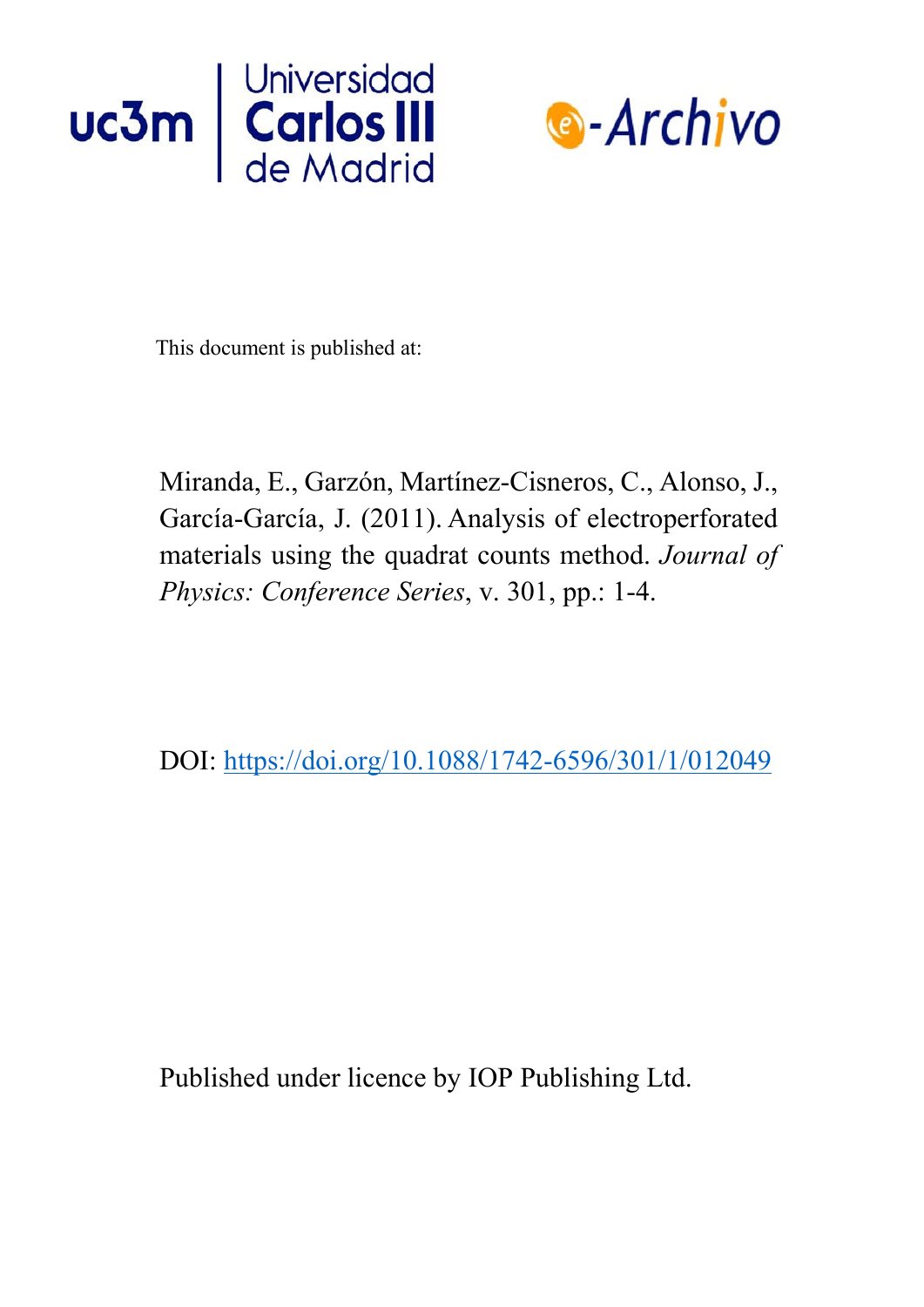

[Home](http://iopscience.iop.org/) [Search](http://iopscience.iop.org/search) [Collections](http://iopscience.iop.org/collections) [Journals](http://iopscience.iop.org/journals) [About](http://iopscience.iop.org/page/aboutioppublishing) [Contact us](http://iopscience.iop.org/contact) [My IOPscience](http://iopscience.iop.org/myiopscience)

Analysis of electroperforated materials using the quadrat counts method

This content has been downloaded from IOPscience. Please scroll down to see the full text. View [the table of contents for this issue](http://iopscience.iop.org/1742-6596/301/1), or go to the [journal homepage](http://iopscience.iop.org/1742-6596) for more 2011 J. Phys.: Conf. Ser. 301 012049 (http://iopscience.iop.org/1742-6596/301/1/012049)

Download details:

IP Address: 88.10.32.142 This content was downloaded on 05/01/2015 at 10:24

Please note that [terms and conditions apply.](iopscience.iop.org/page/terms)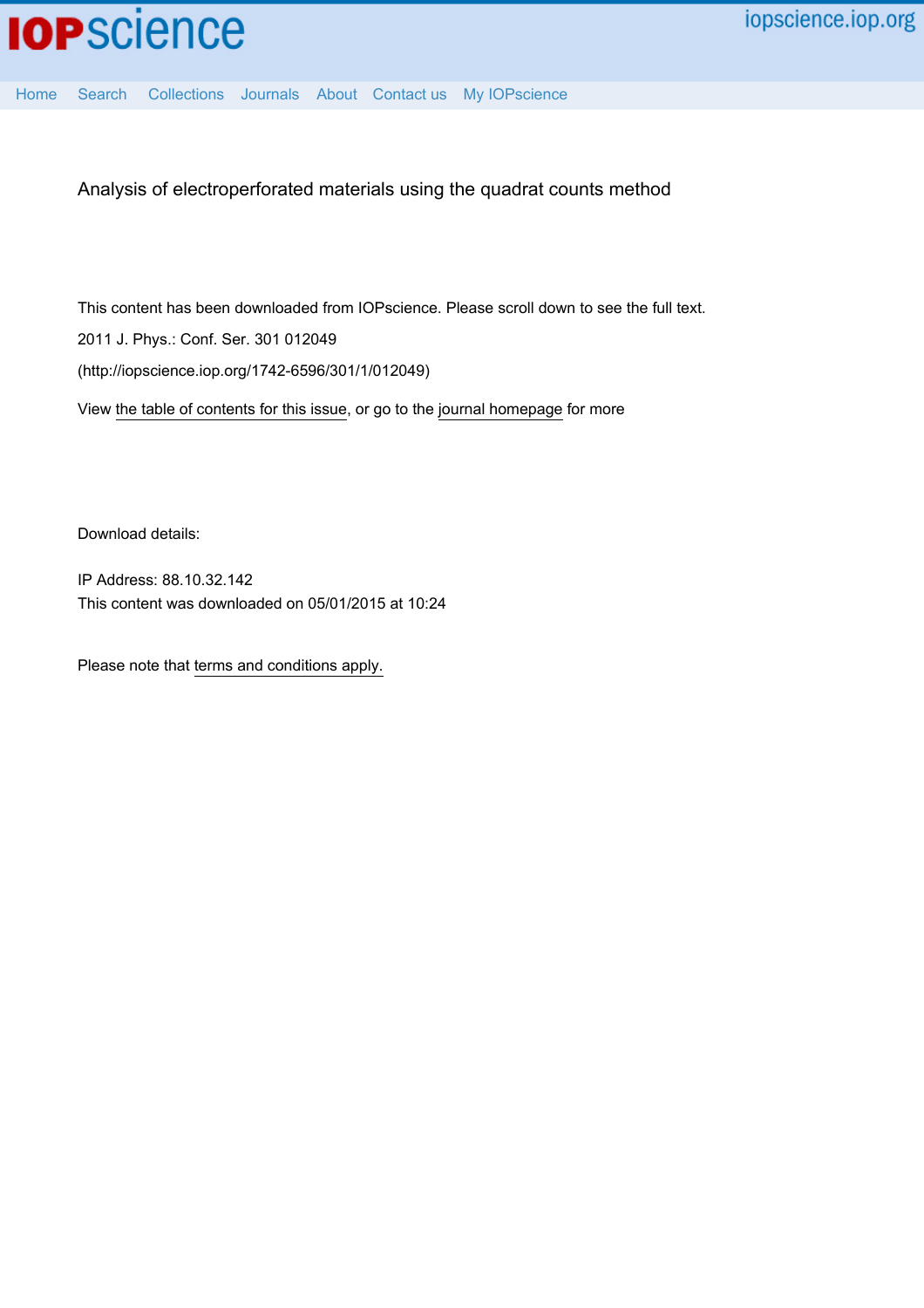# **Analysis of electroperforated materials using the quadrat counts method**

 $\bf{E}$  Miranda<sup>1</sup>, C Garzón<sup>1</sup>, C Martínez-Cisneros<sup>2</sup>, J Alonso<sup>2</sup> and J García-García<sup>1</sup>

<sup>1</sup> Departament d'Enginyeria Electrònica, Universitat Autònoma de Barcelona, 08193 Bellaterra, Barcelona, Spain <sup>2</sup> Departament de Química Analítica, Universitat Autònoma de Barcelona, 08193 Bellaterra, Barcelona, Spain

E-mail: enrique.miranda@uab.cat

**Abstract**. The electroperforation distribution in thin porous materials is investigated using the quadrat counts method (QCM), a classical statistical technique aimed to evaluate the deviation from complete spatial randomness (CSR). Perforations are created by means of electrical discharges generated by needle-like tungsten electrodes. The objective of perforating a thin porous material is to enhance its air permeability, a critical issue in many industrial applications involving paper, plastics, textiles, etc. Using image analysis techniques and specialized statistical software it is shown that the perforation locations follow, beyond a certain length scale, a homogeneous 2D Poisson distribution.

### **1. Introduction**

Electroperforation is a well-known method used to generate a hole pattern in thin porous materials like paper webs, plastics, textiles, etc, with the objective of modifying their air permeabilities [1]. It basically consists in the formation of high-energy electrical discharges passing through the material, which often moves at a high speed in between arrays of opposite needle-like electrodes (see Fig. 1). The method is fast and reliable so that it is well-suited for industrial applications. However, a major limitation of this technique is that there is a limit to the number of holes that can be created in a certain area due to the fact that the already generated holes offer an easier discharge path between the electrodes. Because of this self-limited hole generation process the porosity cannot be further increased beyond a certain level even under longer exposure times (lower velocities) or higher discharge frequencies. Figure 1 illustrates a typical perforation system with needle-like electrodes.



**Figure 1.** Electroperforation process of a web material using two arrays of electrodes.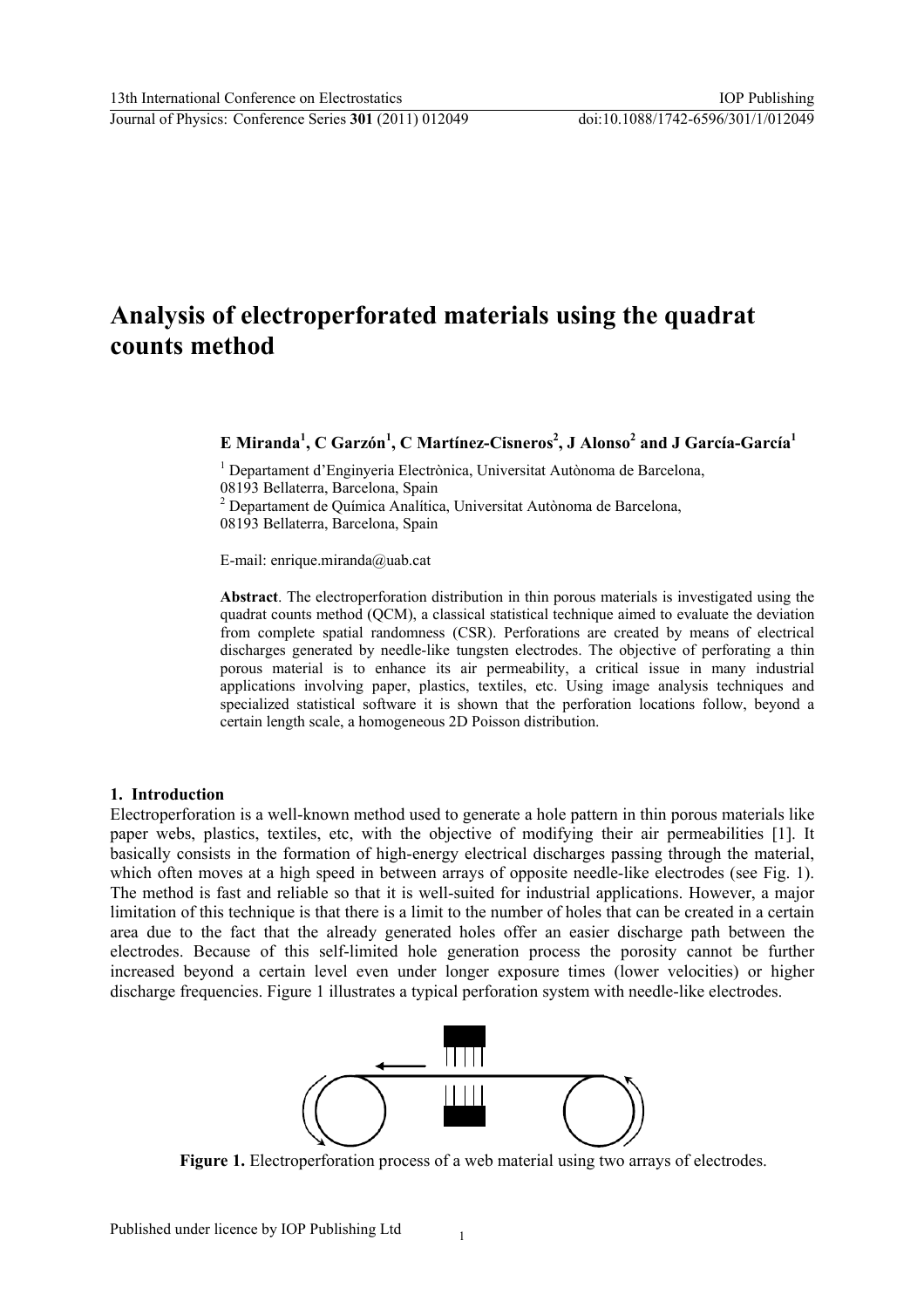Journal of Physics: Conference Series **301** (2011) 012049 doi:10.1088/1742-6596/301/1/012049

Once the hole pattern has been created, it is necessary to characterize the hole distribution by means of exploratory statistical techniques. The hole pattern is regarded as a 2-D point process, which can be investigated using the Spatstat package for R language. R is a free software environment for statistical computing and can be downloaded from [2]. Spatstat can also be downloaded from the same website. Spatstat has been developed by Prof. A. Baddeley and Prof. R. Turner and is a specific package designed to be used for spatial data manipulation, exploratory data analysis, simulation, fitting and model diagnostics. In a few words, the aims of point process statistics are to describe the locations of randomly distributed objects in 1, 2, or 3-D space and, if possible, understand the mutual interactions that led to that distribution [3]. Numerous techniques have been developed to detect clustering (aggregation) or repulsion effects, as well as to investigate the distance scales involved with the purpose of inferring the physical underlying mechanism responsible for the pattern formation.

In this work, in order to characterize the hole distribution generated in a thin porous material, the quadrat counting method (QCM) is considered [3]. QCM is one of the most widely used tests in point pattern analysis and is included, together with a  $\chi^2$  (chi-square) goodness-of-fit test for homogeneous or inhomogeneous Poisson processes in the Spatstat package. In this method, the window containing the point pattern is divided into a grid of rectangular tiles or 'quadrats', and the number of points falling in each quadrat is counted. The quadrats are square by default but may have arbitrary shape. However, as it has been pointed out in literature, one major drawback of QCM is that the choice of the quadrat number is strongly linked to the spatial scale of the problem, which establishes a minimum quadrat size. This limitation has been investigated using the Morishita index (MI) [4]. Further analysis based on the Pearson residuals provided by Spatstat allows to evaluate the accuracy of having assumed a complete spatial randomness (CSR) model for the generation of holes.





**Figure 2.** Photograph of an electroperforated material. The dots are holes pierced through the thin porous material.

**Figure 3.** Density plot for a section of the electroperforated material similar to the one shown in Figure 2. *N*=695 circles (holes) were counted.

#### **2. Exploratory analysis of the perforation pattern**

Figure 2 shows a typical example of an electroperforated material. For simplicity, the size of the square has been normalised to unity. A first characterization of the hole distribution is given by the socalled intensity plot. The color map in Figure 3 corresponds to the magnitude of the local intensity estimator (number of points weighted by an isotropic Gaussian smoothing kernel), which is the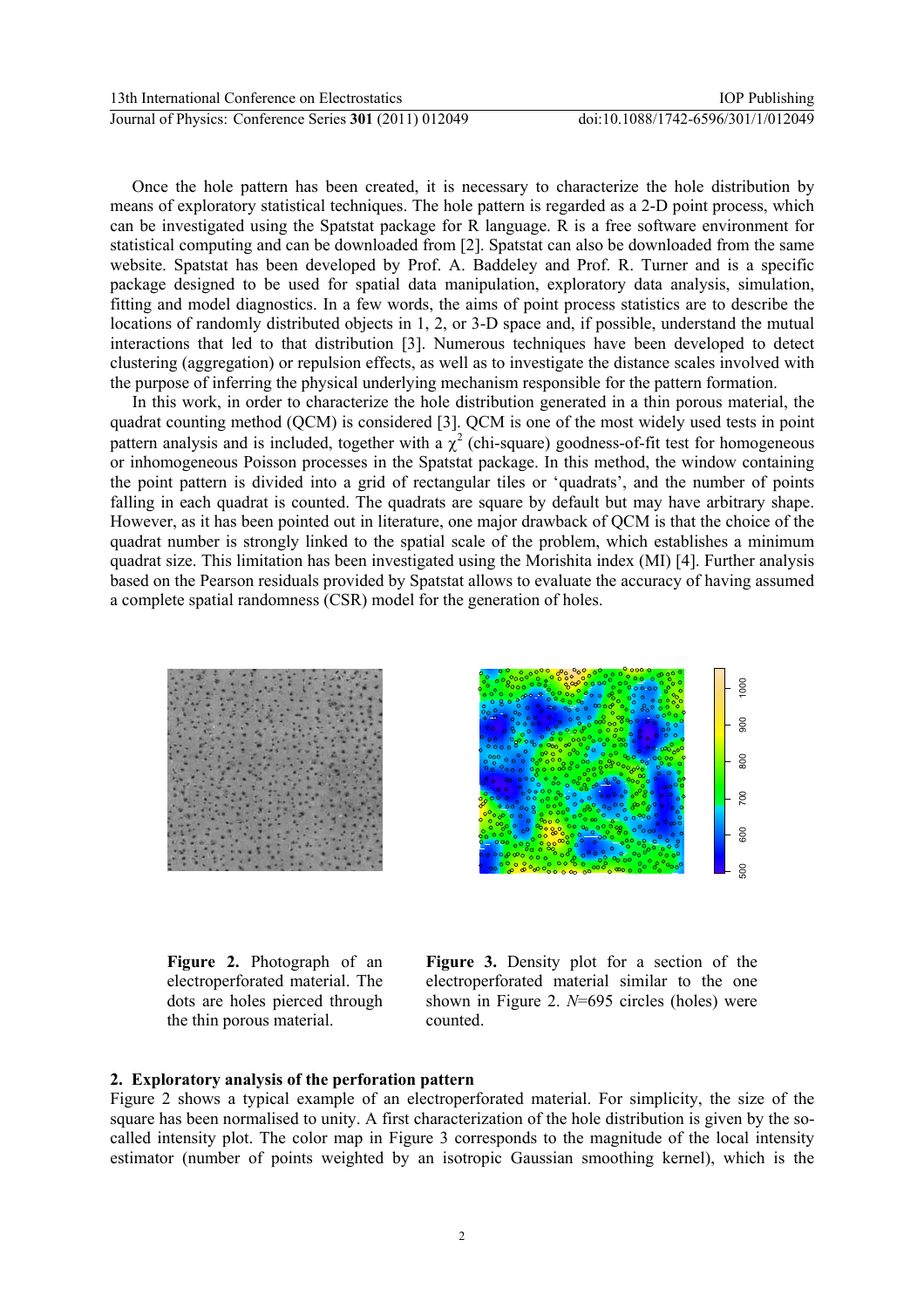average density of points, *i.e.* the expected number of points per unit area. Notice that for this particular realization the intensity is not homogeneous as it is expected for a Poisson process.



**Figure 4.** Histogram for the normalised distances between all holes. The size of the square has been normalized to 1x1. The histogram comprises  $-N/2 = (695^2 695$  $/2$ =241165 values. The solid line corresponds to the theoretical probability density function given by expression (1).

Quantitative information about the hole distribution can be achieved by analyzing the interpoint distances. The histogram in Figure 4 shows that the distribution of the normalised distances *d* between all circles in Figure 2 follows the theoretical probability density (solid line) given by the expression  $[5]$ :

$$
f(d) = \begin{cases} 4d\left[\frac{\pi}{2} - 2d + \frac{d^2}{2}\right] & 0 \le d \le 1\\ 4d\left[\arcsin\left(\frac{1}{d}\right) - \arccos\left(\frac{1}{d}\right) - 1 - \frac{d^2}{2} + 2\sqrt{d^2 - 1}\right] & 1 < d \le \sqrt{2} \end{cases}
$$
(1)

 This function is obtained under the hypothesis that the x- and y-coordinates of each data point are uniformly distributed in the range [0,1]. It must be noted that the agreement is very good, what at first sight seems to indicate that the distribution is consistent with a CSR process. However, the main problem with this approach is that the histogram representation is not sensitive to the details of the distribution, in particular with respect to what happens at the smaller length scales (lower tail).

In order to get further insight into the hole pattern distribution it becomes necessary to use an alternative exploratory technique such as the already introduced QCM. In this method, the window containing the electroperforation pattern (*N* points) is divided into a grid of *Q* quadrats. The number of points falling in each quadrat (*i*) is *n*[*i*]. One major drawback of the QCM is that the appropriate choice of the quadrat size is strongly linked to the spatial scale of the problem, which is often unknown. This apparent limitation can be overcome with the help of the Morishita index (MI):

$$
MI = Q \sum_{i=1}^{Q} \frac{n[i] (n[i]-1)}{N(N-1)}
$$
(2)

an index used to discern different scales of dependence in the point pattern data. The basic idea behind the QCM test is to find evidence against the null hypothesis of a CSR process. In what follows an